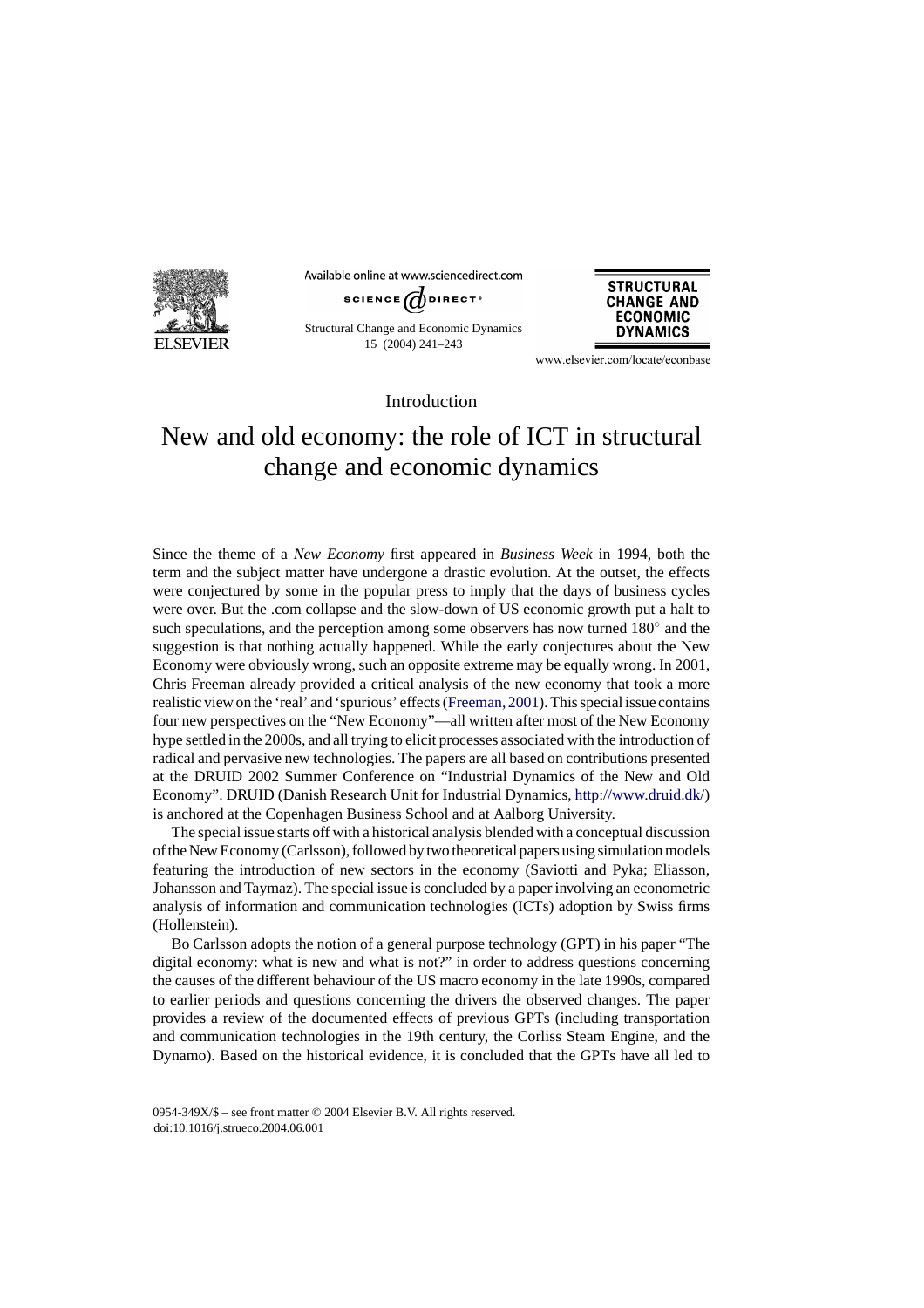higher productivity as it is conventionally measured, but that the effects may have been much greater in terms of launching entirely new products and services, given that the level of "connectivity" between actors and ideas increased dramatically in all cases. Using a series of examples, the paper goes on to argue that digitalization in combination with the Internet has increased connectivity between actors in both the "new" and the "old" economy. Carlsson furthermore argues that the observed changes are consistent with the view that digitalization of information, combined with the Internet, represents a GPT that is giving rise to not only higher productivity, but also to a vast new array of possible combinations that may be referred to as the New Economy.

Pier Paolo Saviotti and Andreas Pyka find—like Carlsson—that new products or services are a chief cause of economic growth. In their paper "Economic development, qualitative change and employment creation", Saviotti and Pyka explore the employment implications of the creation of new sectors in a model of economic development. Economic growth is created by the emergence of new sectors, as old ones decline. Each sector is created by entrepreneurs based on a pervasive innovation that establishes an adjustment gap, which is an empty market whose potential demand is only gradually satisfied as the required productive capacity is created and as consumer demand is created. The dynamics of the number of firms in each sector is chiefly influenced by the balance between entry (as determined by the size of the adjustment gap and by financial availability) and exit (as determined by increasing competition and by mergers and acquisitions). During this process, the average size of firms increases within each sector. Employment creation is due to the combination of the creation of new firms and rising labour productivity of firms. While a growing number of firms create increasing employment, firms employ fewer workers per unit of output as they increase in size. The model concludes that aggregate employment can grow even when there is, within each 'old' sector, a trend towards falling employment. Again—and consistent with the view of Carlsson—the idea is that radical innovation (an example could be ICT) allows for the creation of new sectors, producing new goods and services. The creation of new sectors is spurred by the joint action of intensity of competition, which rises as new imitators join the bandwagon, and by the saturation of demand, leading to a gradual closure of the adjustment gap. Using the model, the authors show that a relatively stable macroeconomic growth pattern is compatible with—and may require—a much more turbulent micro economic dynamics.

Gunnar Eliasson, Dan Johansson and Erol Taymaz also study interactions between micro and macro levels in the (New) Economy. In their paper "Simulating the New Economy", Eliasson et al. take two paradoxes as the point of departure. The first one is the Solow paradox ("we see computers everywhere, except in the productivity statistics"), while the second one is the fact that, while academics were discussing the Solow paradox, the shift to fast productivity growth happened in the mid 1990s without any immediately apparent explanation. By applying an updated version of the MOSES model of the Swedish economy, the authors are able to analyse the introduction of ICT in a New Economy setting—the New Economy being understood as the shift to fast productivity growth. In the model an ICT industry is introduced, but the focus is on the diffusion of the technologies developed in the ICT industry in other "older" industries. The authors demonstrate that the development period of a radically new organization of an economy needed to realize the potential productivity gains proposed for the new economy may be very long, and as a result the